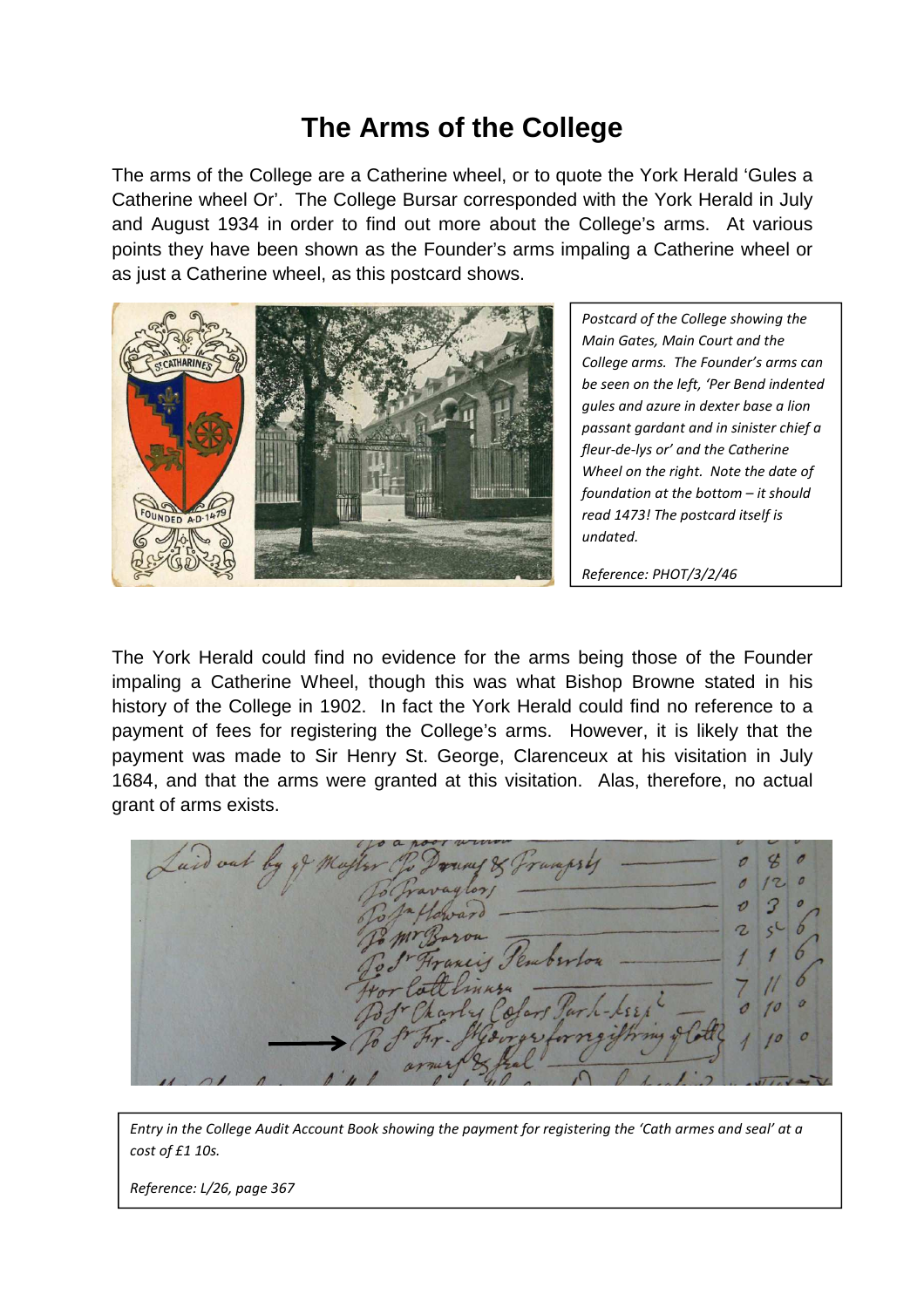

*Extract from a postcard featuring a many-spoked wheel. Undated. Reference: COLL/3/1* 

There is no armorial rule as to the number of spokes or knives on the wheel and so the wheel has been rendered in a variety of styles over the years. In most of the early representations there are 8 of each, and this is now the preferred number.



*View of the stonework on the College's main gates, showing 2 Catherine wheels. June 2012.* 

*Archivist's image* 



*View of the College's main gates, showing a golden Catherine wheel. June 2012.* 

*Archivist's image* 



*The College crest as used on formal publications including letter heads and publicity materials. The image is the traditional 8 spokes and 8 knives.*